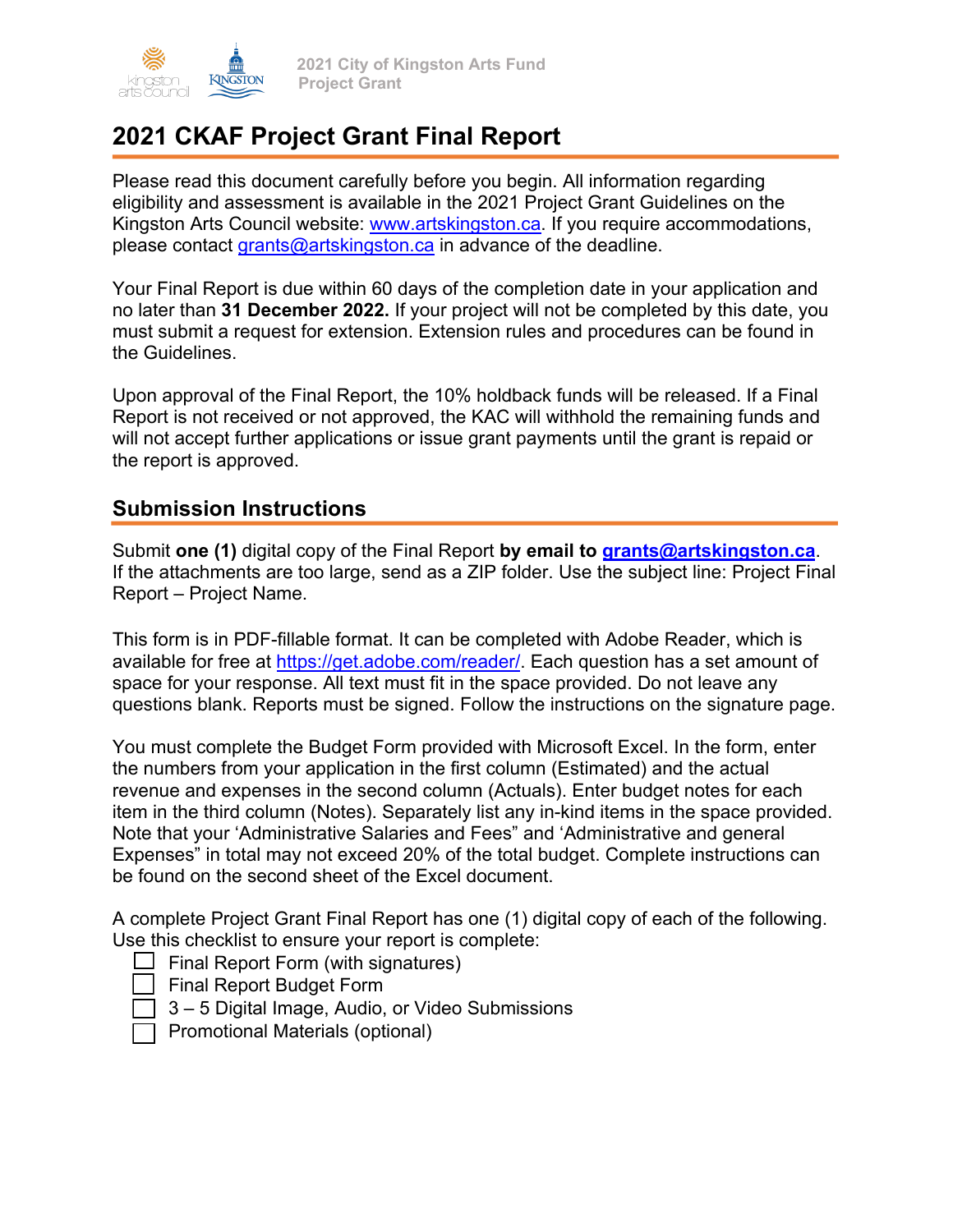

**2021 City of Kingston Arts Fund Project Grant**

### **Section 1: Signatures**

Reports must be signed and dated. Organizations require **two (2)** signatures by signing officers. Collectives require **three (3)** signatures by signing officers. Collectives with a sponsor require **five (5)** signatures: two (2) from the sponsor organization and three (3) from the collective.

You may use the "Fill and Sign" function on Adobe Reader or you may insert images of the signatures directly into the signature page. Do NOT print out the page and scan it.

- To use the Adobe function, select the signature icon on the toolbar or go to Tools and select "Fill and Sign". Adobe will prompt you. You can find instructions [here.](https://helpx.adobe.com/acrobat/using/signing-pdfs.html)
- To insert an image of a signature, create a digital signature or sign a piece of paper and scan it. Save the signature as an image file on your device first. Then, click on the signature box on the application and Adobe will prompt you to choose an image from your device.

By signing the form below you agree to the following: "We confirm that the 2021 City of Kingston Arts Fund Project Grant awarded has been used to complete the project as outlined in our grant application and in this Final Report."

| Signing Officer 1:                        |      |           |      |
|-------------------------------------------|------|-----------|------|
|                                           | Name | Signature | Date |
| Signing Officer 2:                        |      |           |      |
|                                           | Name | Signature | Date |
| Signing Officer 3:                        |      |           |      |
|                                           | Name | Signature | Date |
| Sponsor Signature 1:                      |      |           |      |
|                                           | Name | Signature | Date |
| Sponsor Signature 2:                      |      |           |      |
|                                           | Name | Signature | Date |
| <b>Section 2: Identifying Information</b> |      |           |      |
| Project Name:                             |      |           |      |

| 1100001100000                         |                       |               |
|---------------------------------------|-----------------------|---------------|
| <b>Applicant Name:</b>                |                       |               |
| Sponsor Organization (if applicable): |                       |               |
| Mailing Address:                      |                       | Kingston, ON  |
|                                       | <b>Street Address</b> | Postal Code   |
| Phone:                                | Website:              |               |
| <b>Contact for Application:</b>       |                       |               |
|                                       | Name                  | Email Address |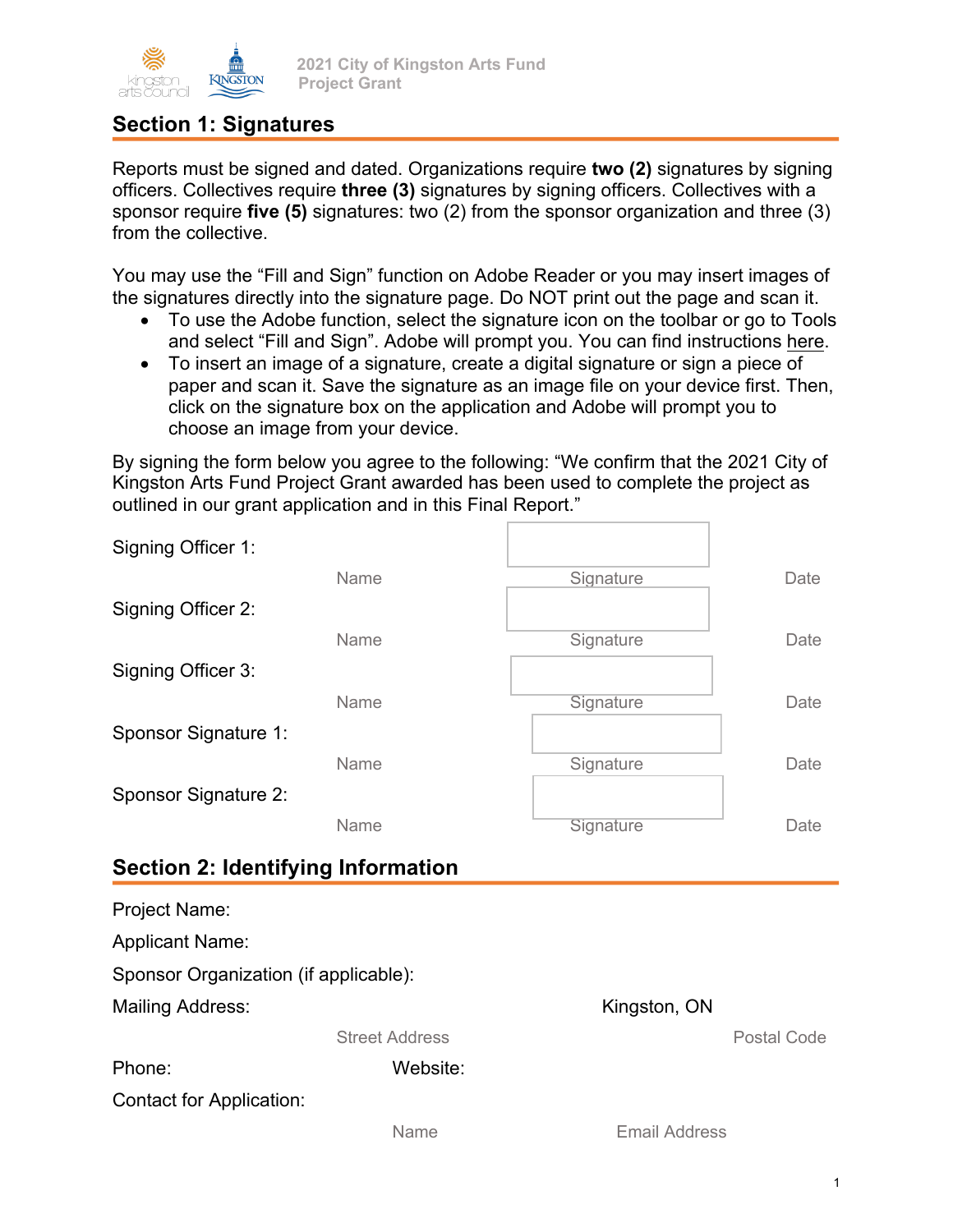

**2021 City of Kingston Arts Fund Project Grant**

## **Section 3: Project Details**

1. Please provide the following actual statistics for the project:

| <b>Project Start Date</b>                |  |
|------------------------------------------|--|
| (cannot be before 1 July 2021)           |  |
| <b>Project Completion Date</b>           |  |
| (cannot be after 31 December 2022)       |  |
| Amount paid to artists                   |  |
| (Lines 3010, 3020 from the budget)       |  |
| Number of artists paid                   |  |
| Number of audience members               |  |
| Number of volunteers                     |  |
| Number of volunteer hours                |  |
| Number of other participants             |  |
| Number of activities/events              |  |
| (performances, exhibitions, screenings,  |  |
| readings, presentations, workshops, etc) |  |
| Number of new works created              |  |

*The KAC gathers this information to report on the results of the CKAF grants, to the City of Kingston, the general public through the KAC's Annual Report, for advocacy, and for accountability purposes.* 

2. Provide a brief overview of the project with key dates and events.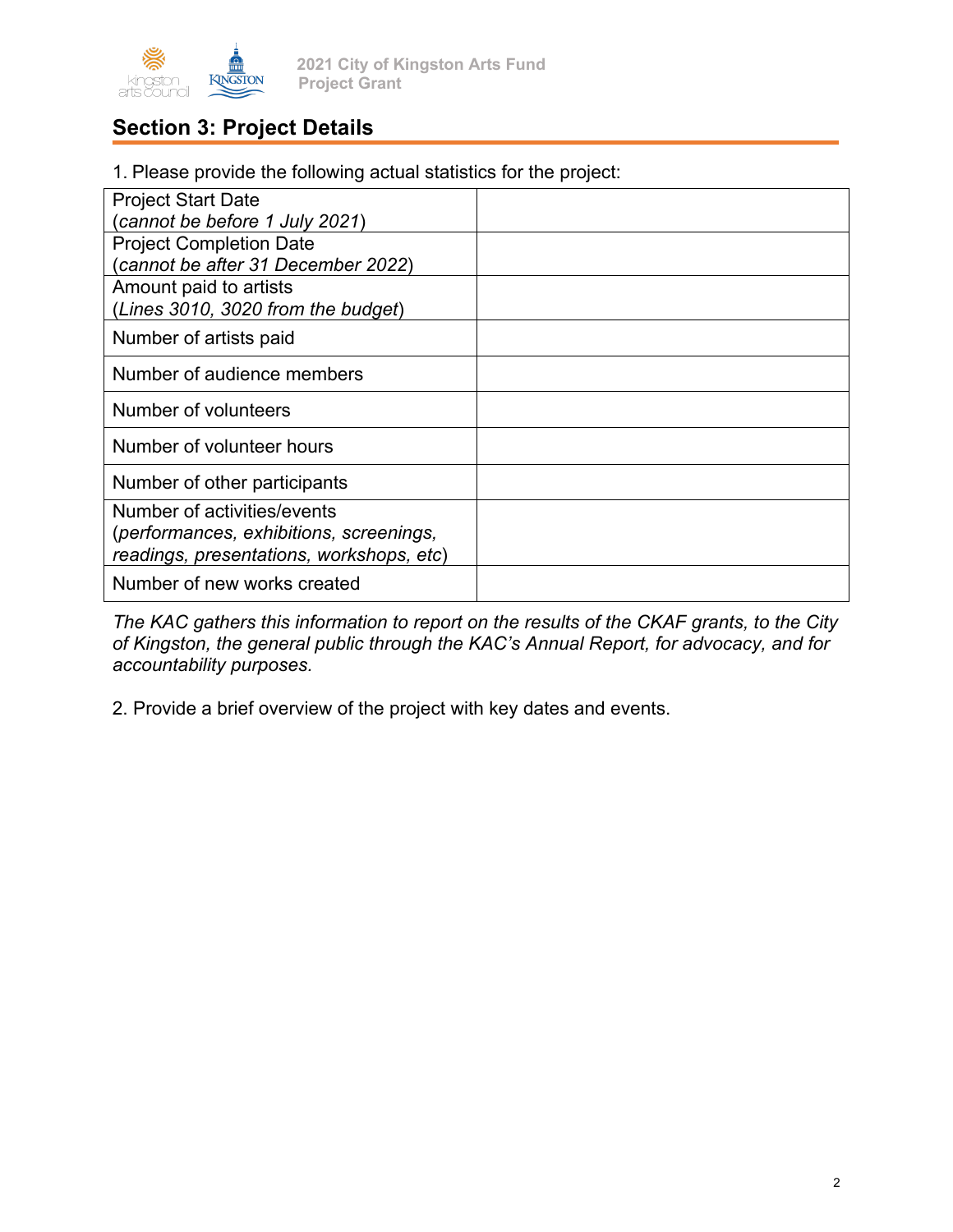

3. List the names of key people and organizations involved in the project.

4. Outline any changes to the proposed activities from your CKAF application. Did COVID-19 impact your project plan?

5. Explain any significant differences between estimated and actual project statistics.

6. Explain any significant differences between the proposed budget in your application and the actual budget submitted with this report. If there is a surplus or deficit, explain why and how it will be addressed.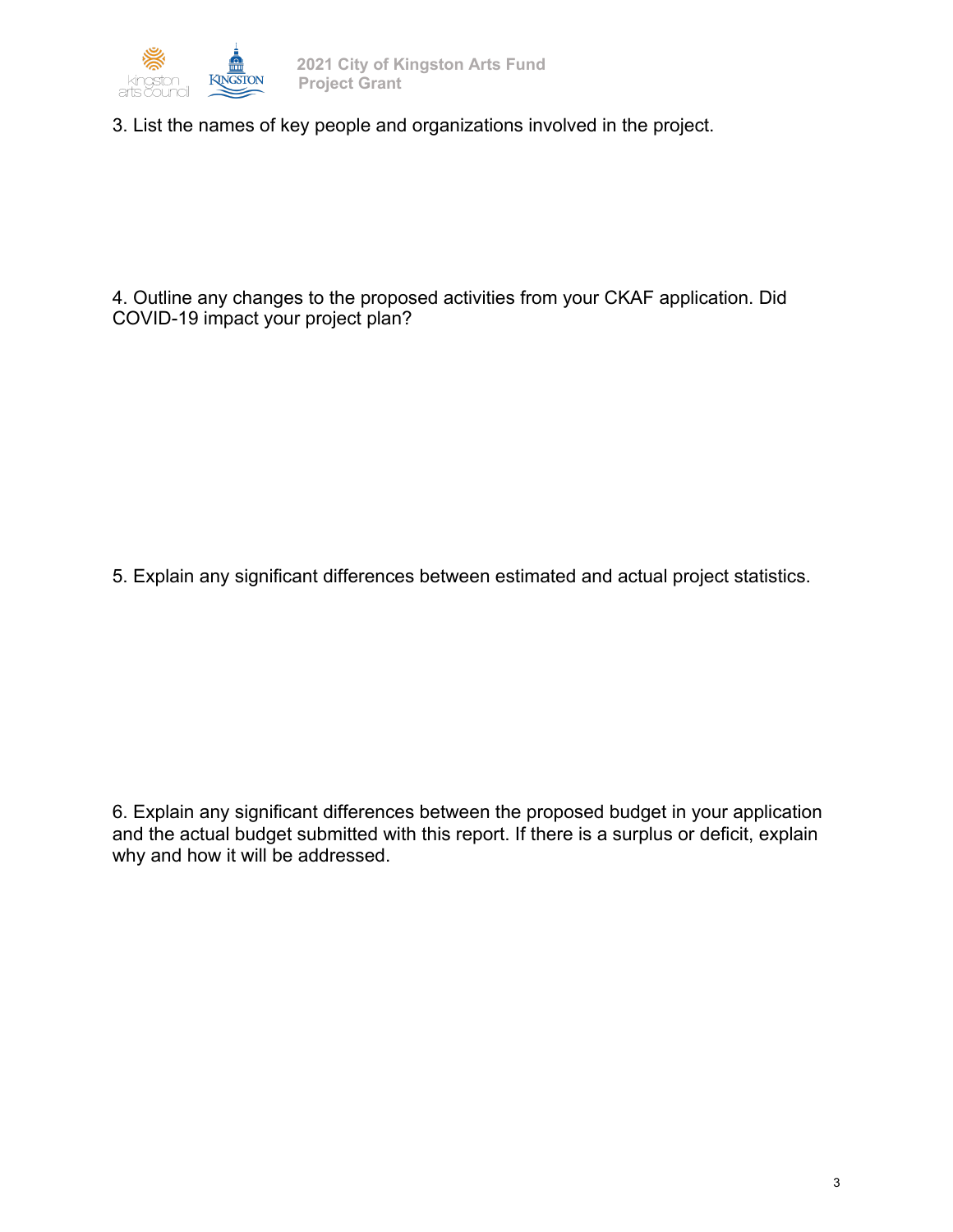

7. Describe how you evaluated the success of your project and what the results were. What challenges did you face? How did you overcome them?

## **Section 4: Impact and Outreach**

8. Describe the audience and participants for your project. What was your outreach strategy? How did you engage the Kingston community?

9. Describe your project's impact on the Kingston community and the value of the project to the arts sector. Refer to the CKAF objectives in the Project Grant Guidelines.